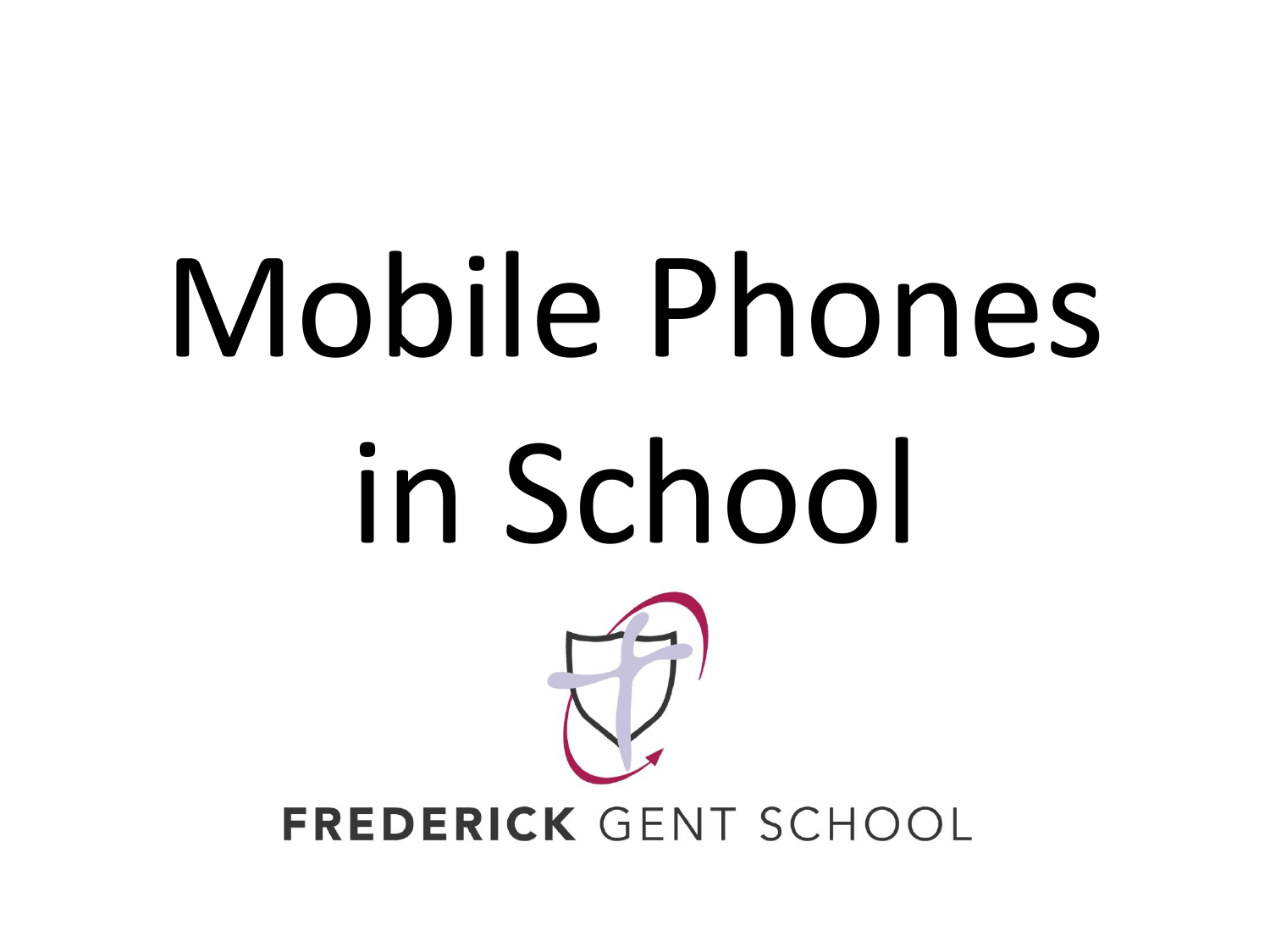#### **Ban on the use of Mobile Phones in school.**

• From Monday  $4<sup>th</sup>$  July the use of Mobile Phones will be prohibited in school for all students.

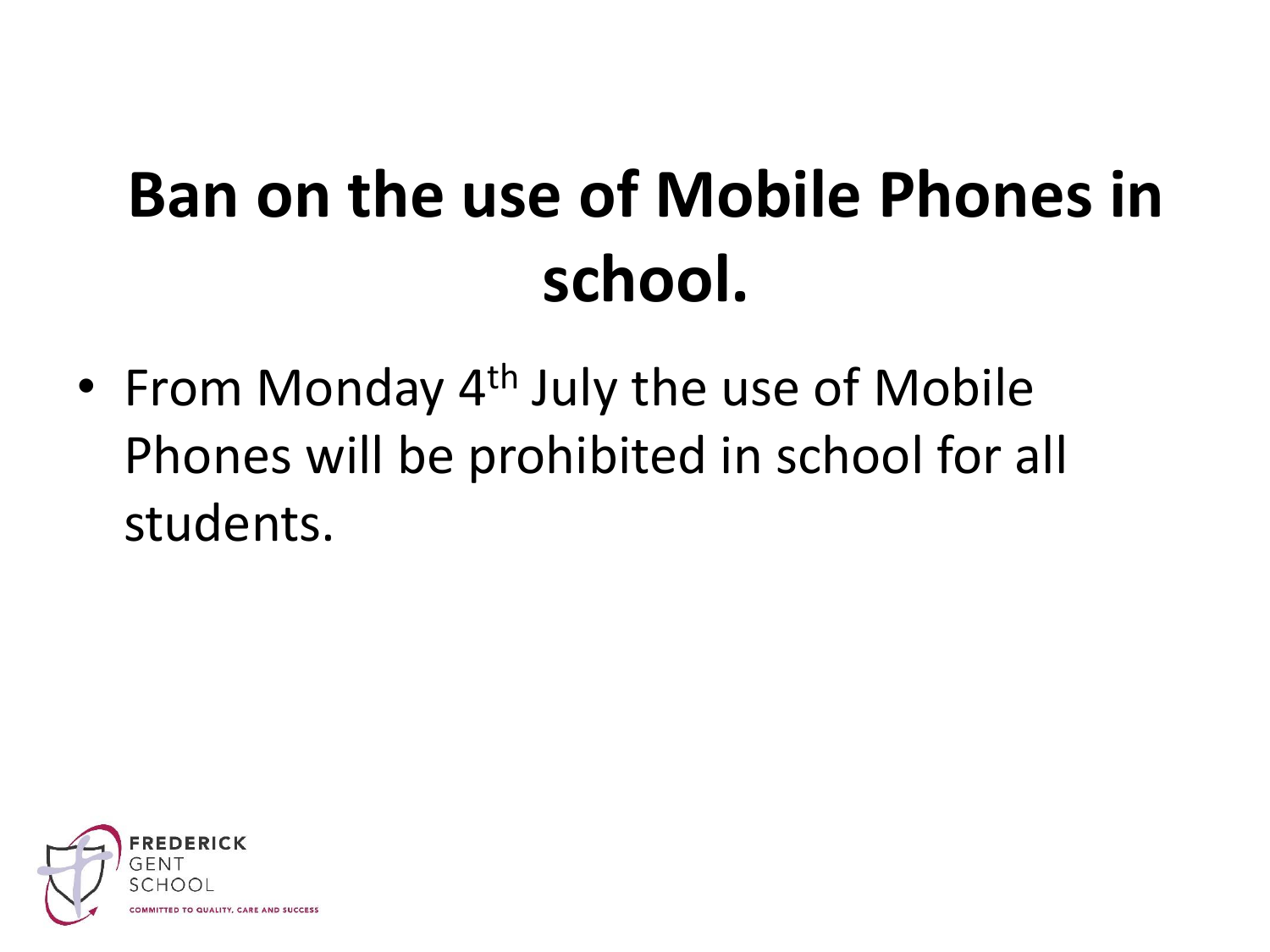#### **Rationale – Why are we taking this step?**

When I arrived at FGS in January 2019 I was asked by parents about whether I would ban phones. My response was that I would keep the situation under review and do what was right for the pupils.

It has become clear that mobile phones have become problematic and that is the reason for the ban.

Problematic because of;

- **Mental Health concerns**  A safe space from the pressures of social media.
- **Social isolation**  Increase in number of pupils showing social isolation linked to use of mobile phones
- **Inequality** Increasing issue of have and have nots made very evident through mobile phones and related smart wear.
- **Inappropriate use of images and footage**  Images taken in school being taken and shared without permission with external parties, which results in individuals and the school being brought into disrepute or safeguarding issues.
- **Subversion of school processes**  Calls home when 2 minutes later the situation has been resolved in school.

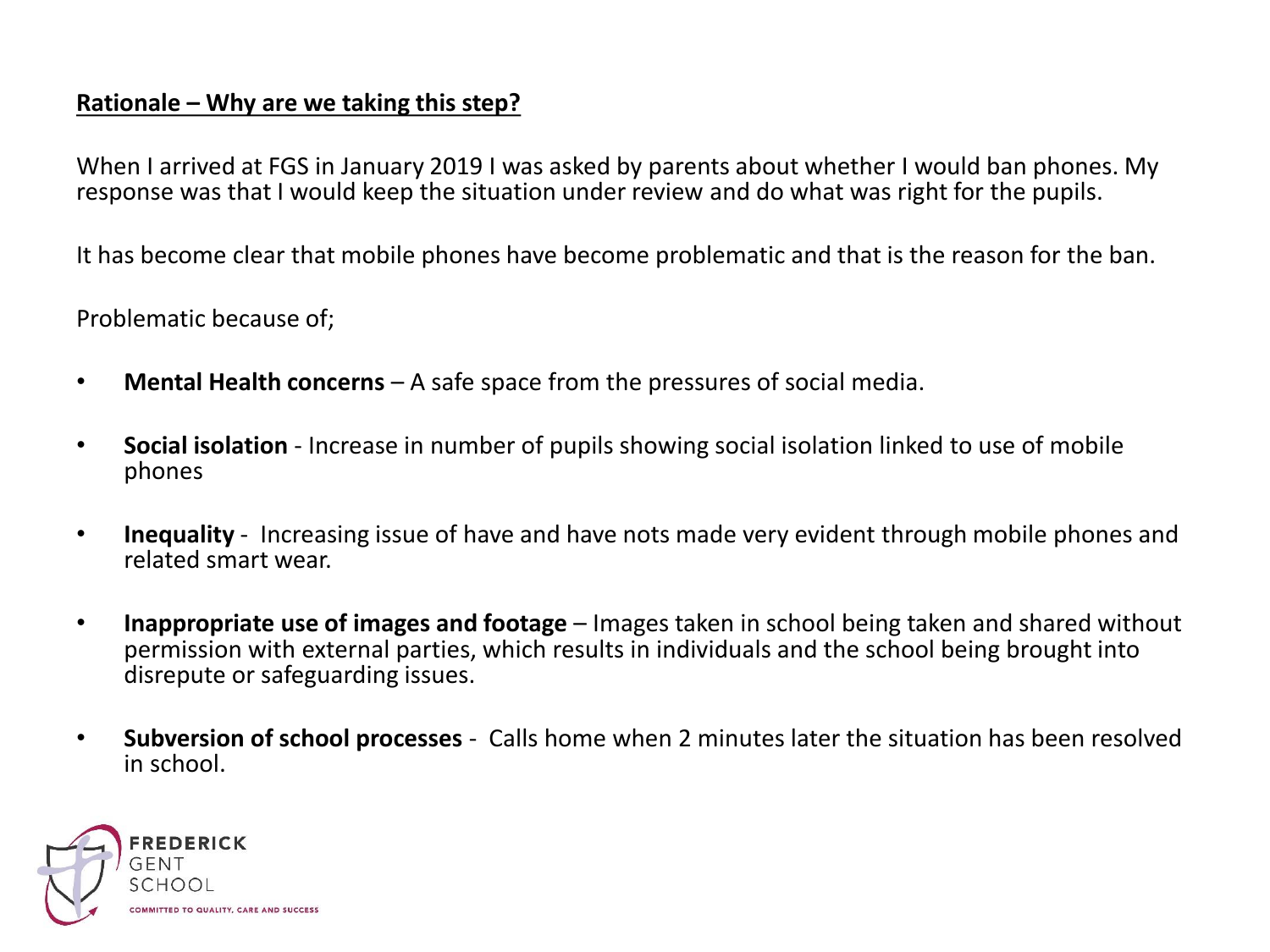# **Mobile Phone Ban**

- Phones will be confiscated if used, heard or seen at school on school site at any point, **including before school, social times** and **between lessons**.
- 1st, 2nd Offence Confiscated and returned at the end of the day and parents informed.
- 3rd Offence Confiscated and parents will be required to collect the phone from school.

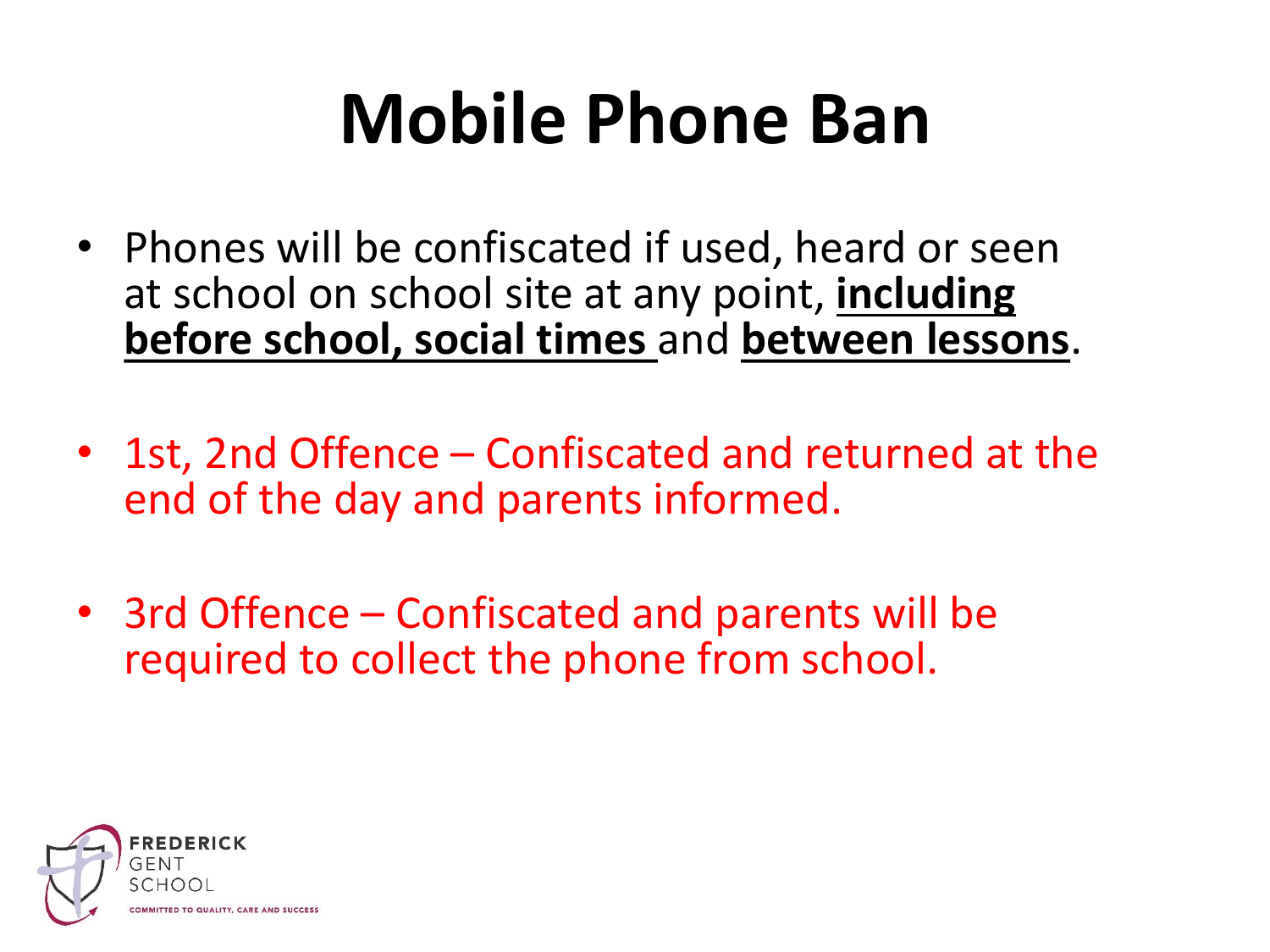# **FAQs Mobile Phones**

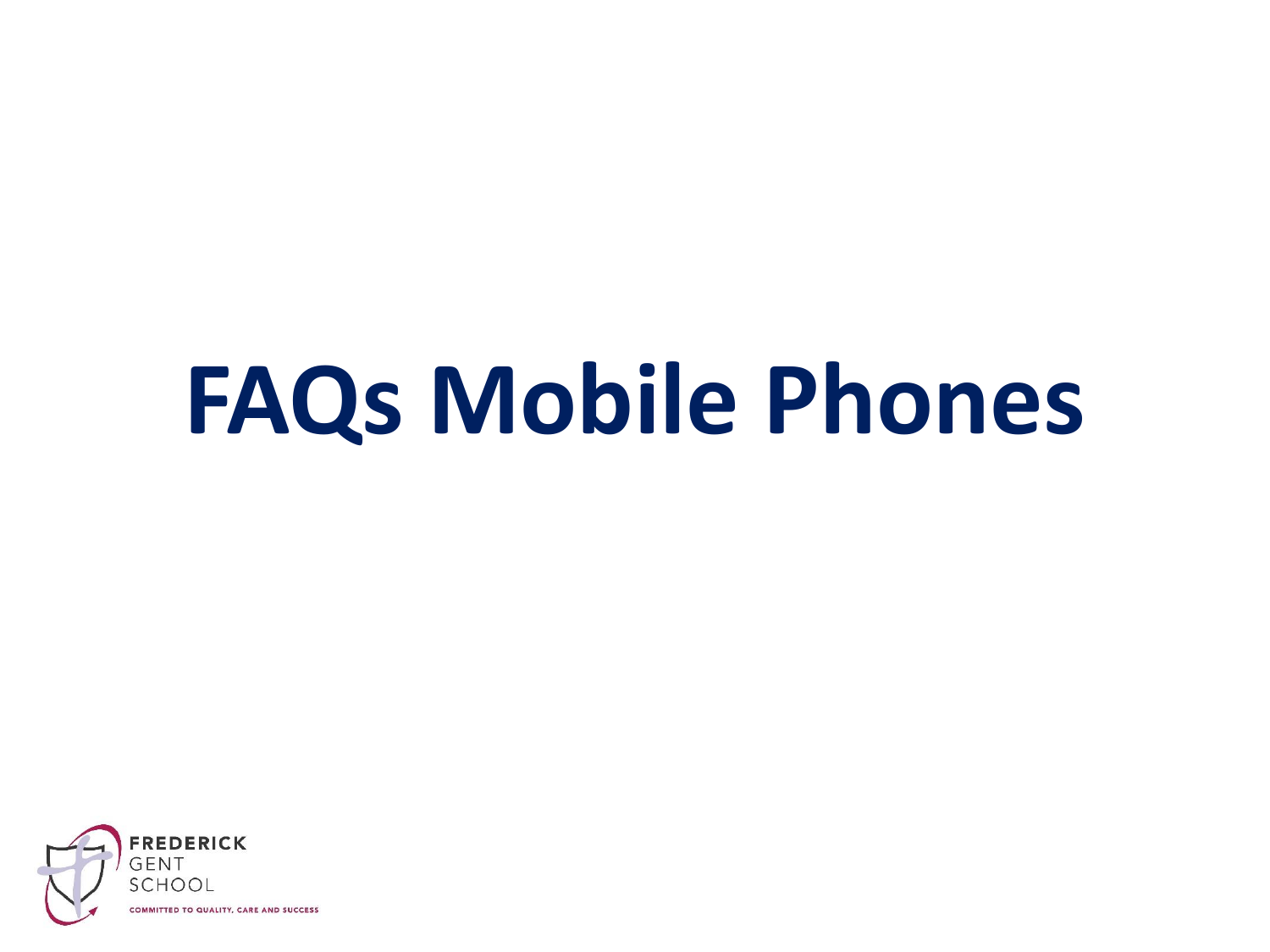**Q. Are mobile phones banned on school site for all students?**

**A. Yes from Monday 4th July 2022**



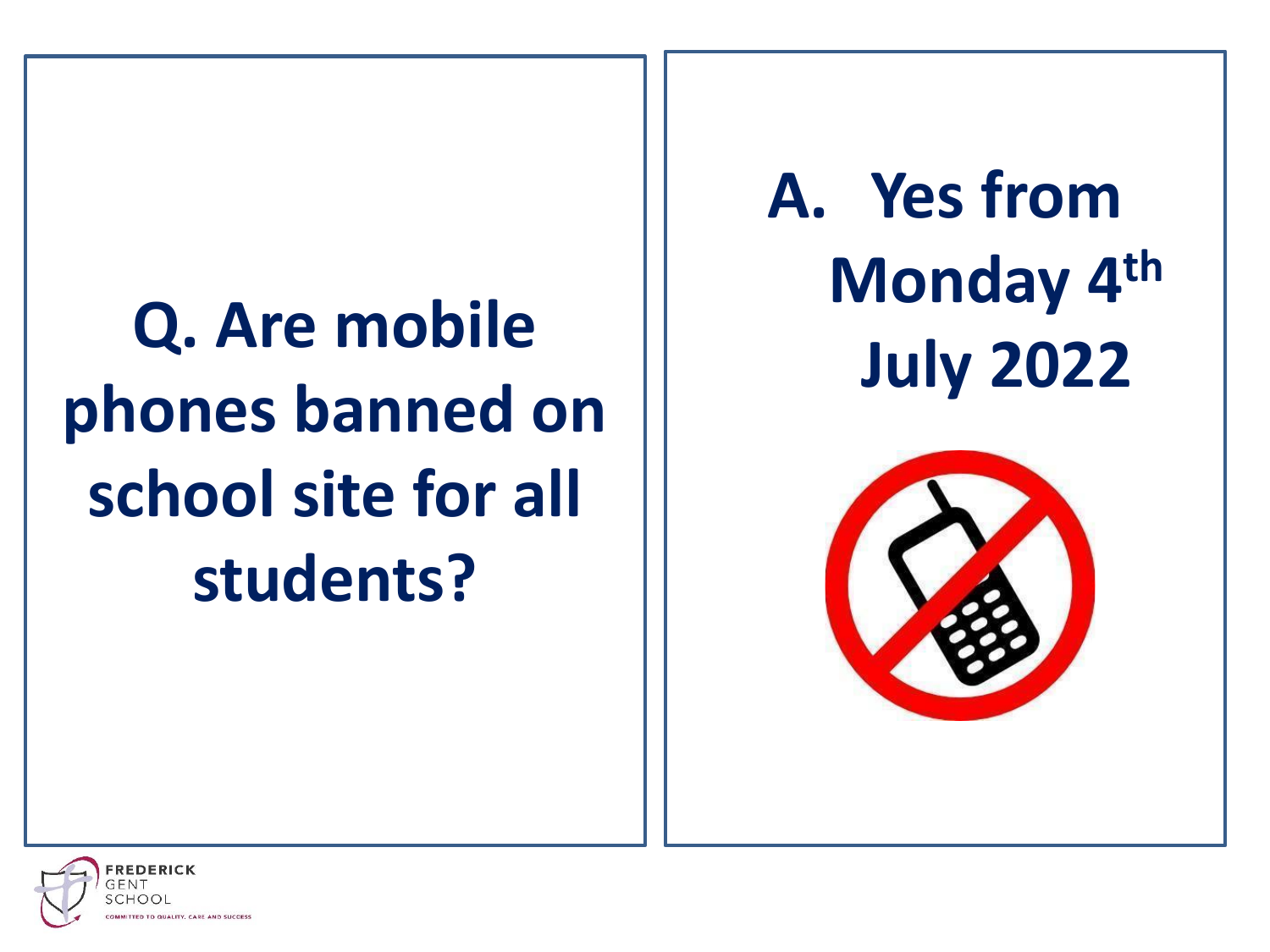## **Q. Does this also include social times e.g. break and lunch?**

#### **A. Yes – on school site**



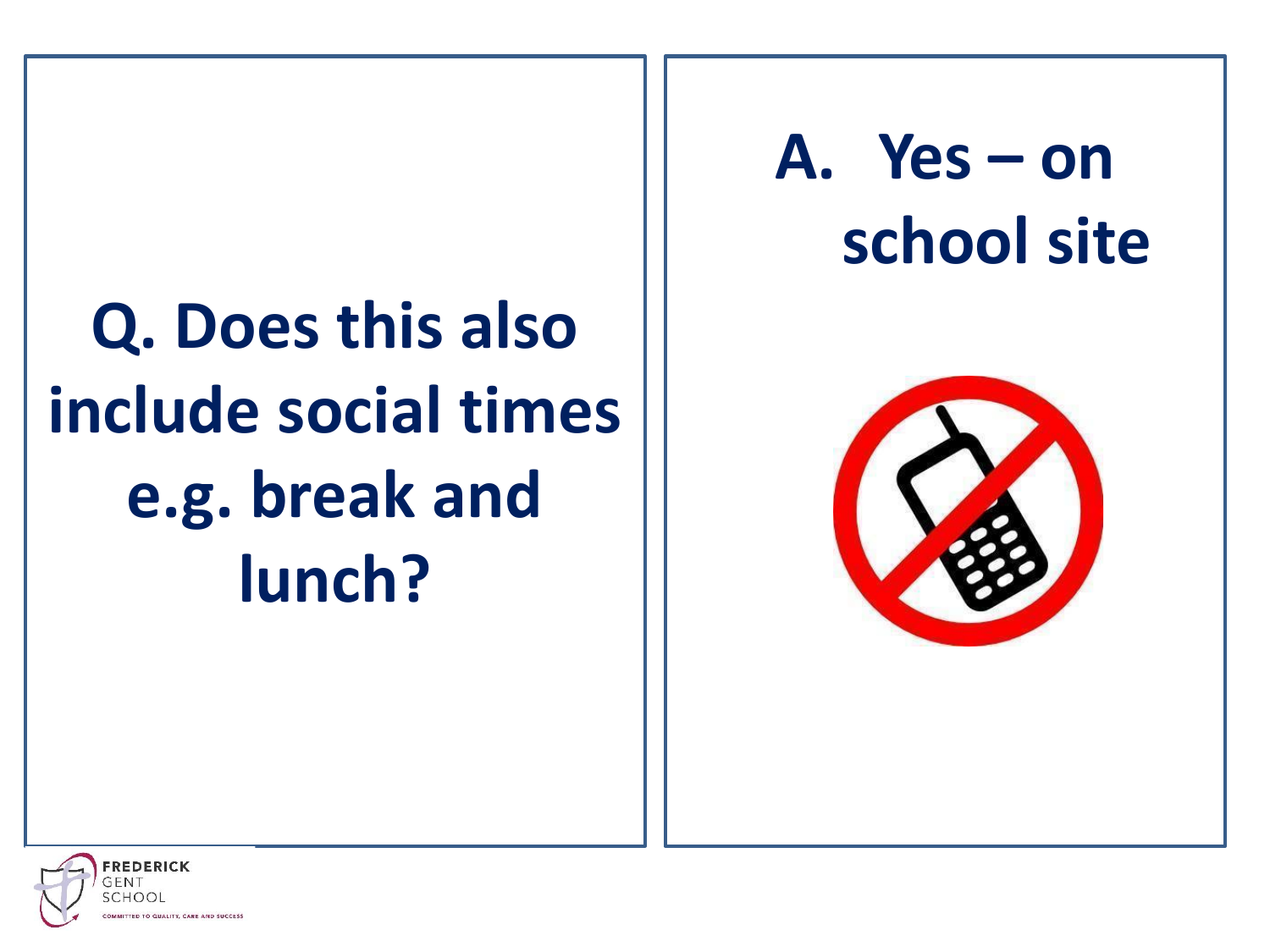#### **Q. Can my child use their phone in the toilet or restaurant areas?**

#### **A. No– not on school site**



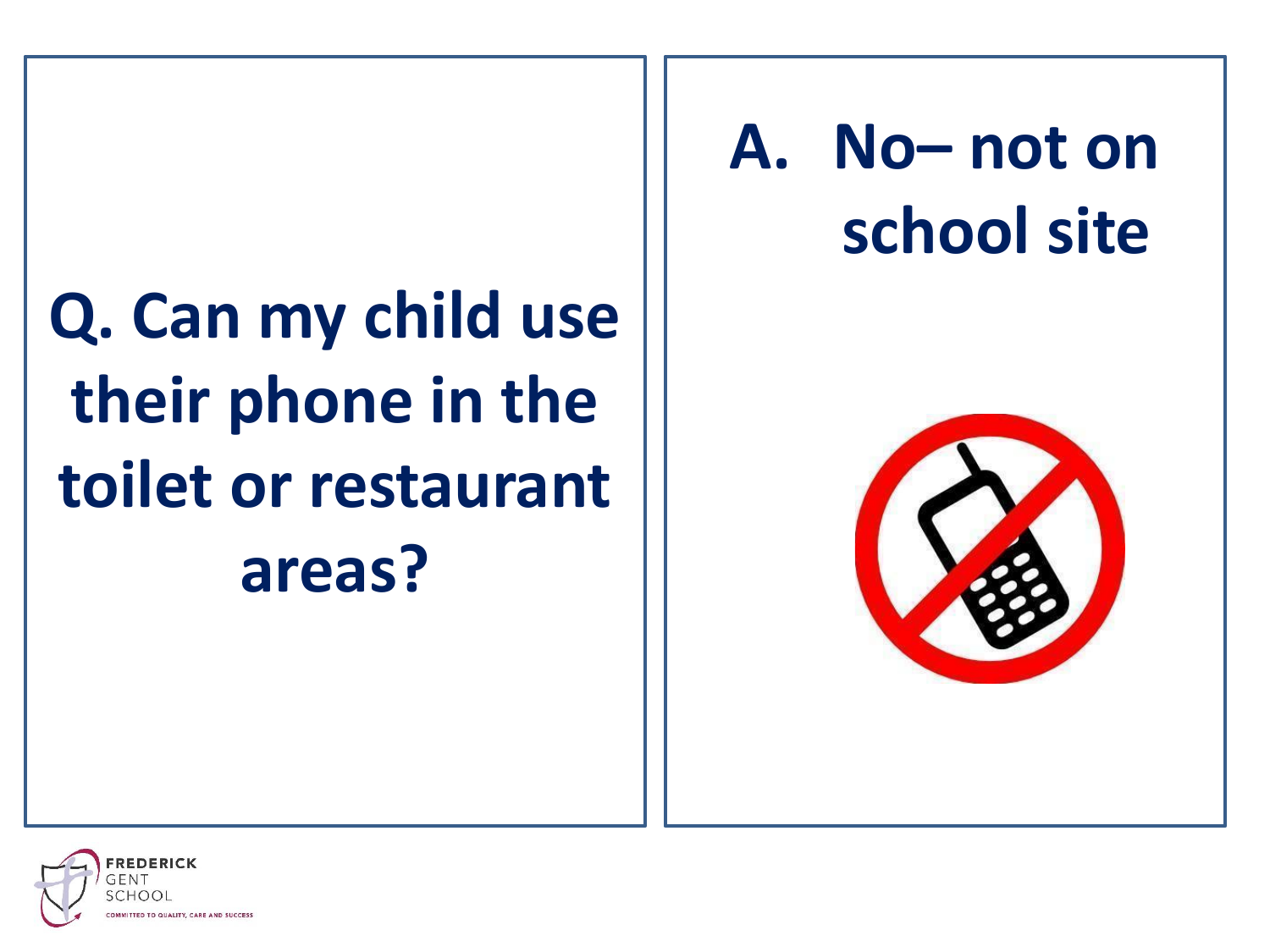#### **Q. Does this include smart watches?**

**A. Yes any portable device from Monday 4th July 2022**

**including but not limited to; mobile phones, smart watches and other electronic music or games devices (including headphones)**

**Any device which is capable of communicating with others in any way (including but not limited too; calls, texts, social media or emails) are not permitted.**

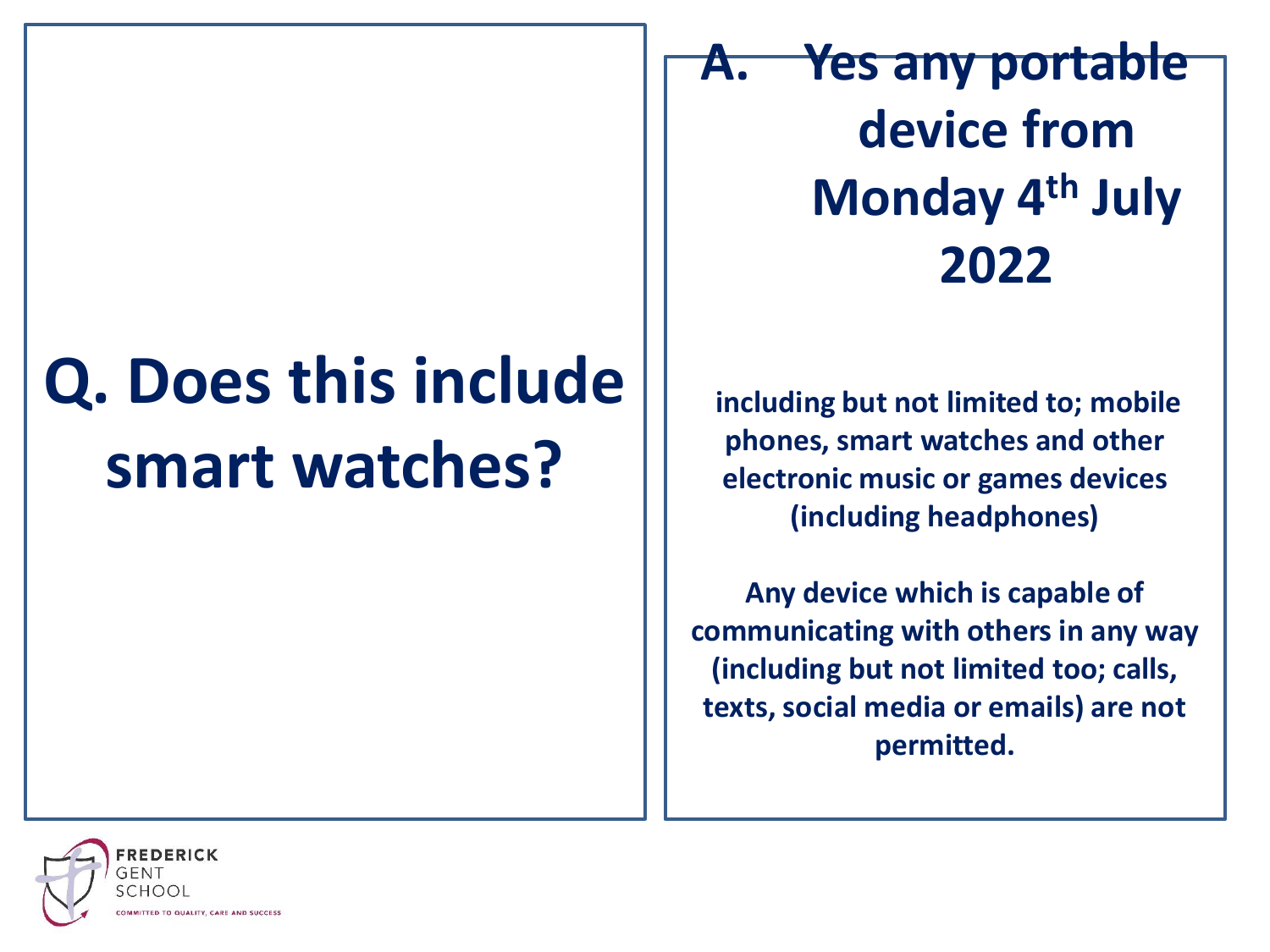# **Q. Why are they being banned?**

**Mental Health concerns** – A safe space from the pressures of social media.

**Social isolation** - Increase in number of pupils showing social isolation linked to use of mobile phones

**Inequality** - Increasing issue of have and have nots made very evident through mobile phones and related smart wear.

**Inappropriate use of images and footage** – Images taken in school being taken and shared without permission with external parties, which results in individuals and the school being brought into disrepute or safeguarding issues.

**Subversion of school processes** - Calls home when 2 minutes later the situation has been resolved in school.

#### **TO KEEP EVERYONE SAFE.**

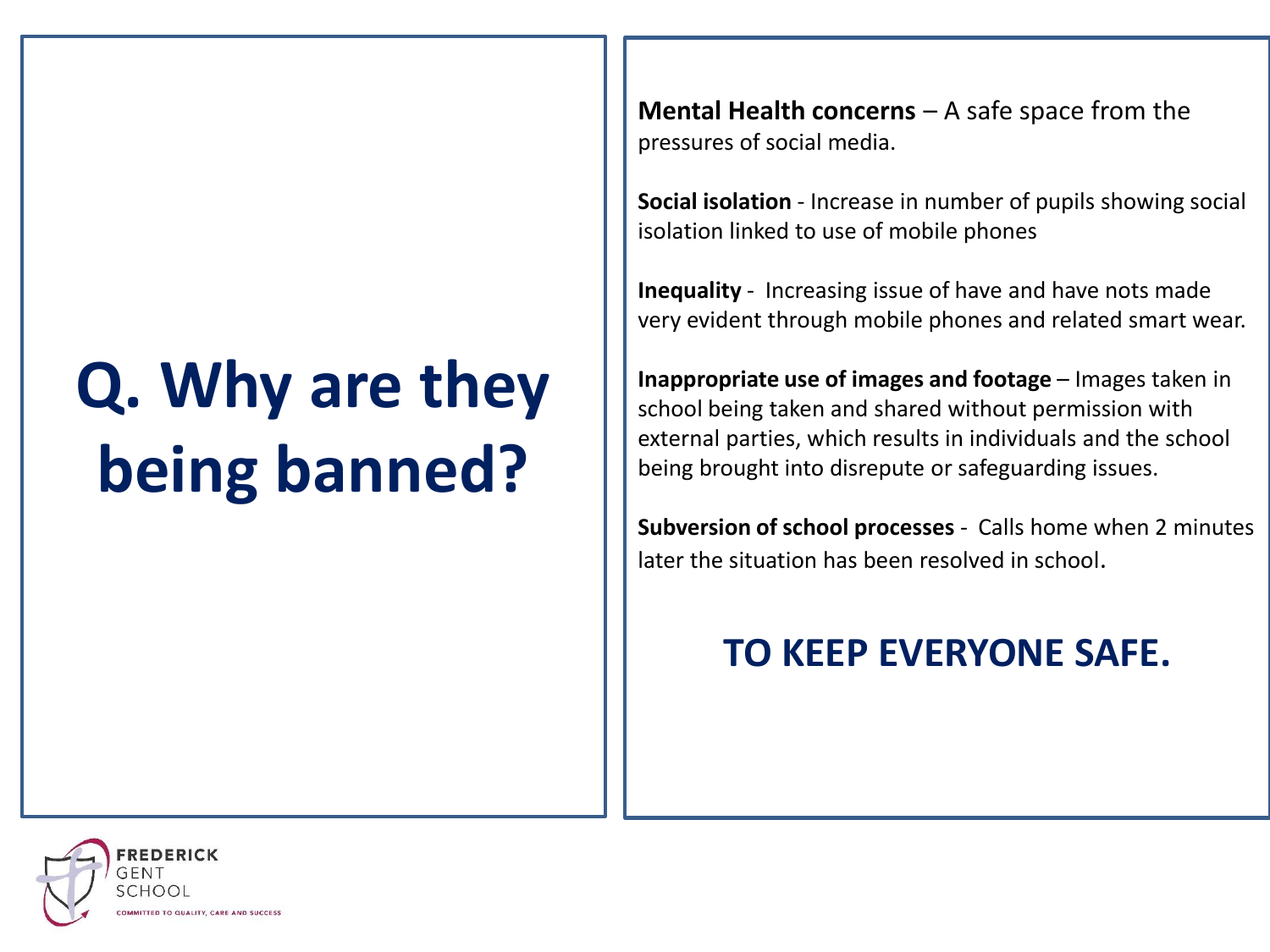## **Q. What are the safeguarding issues?**

**A. Some examples – taking images without permission and sharing them, cyber bullying, sharing personal information, contacting inappropriate sites.**

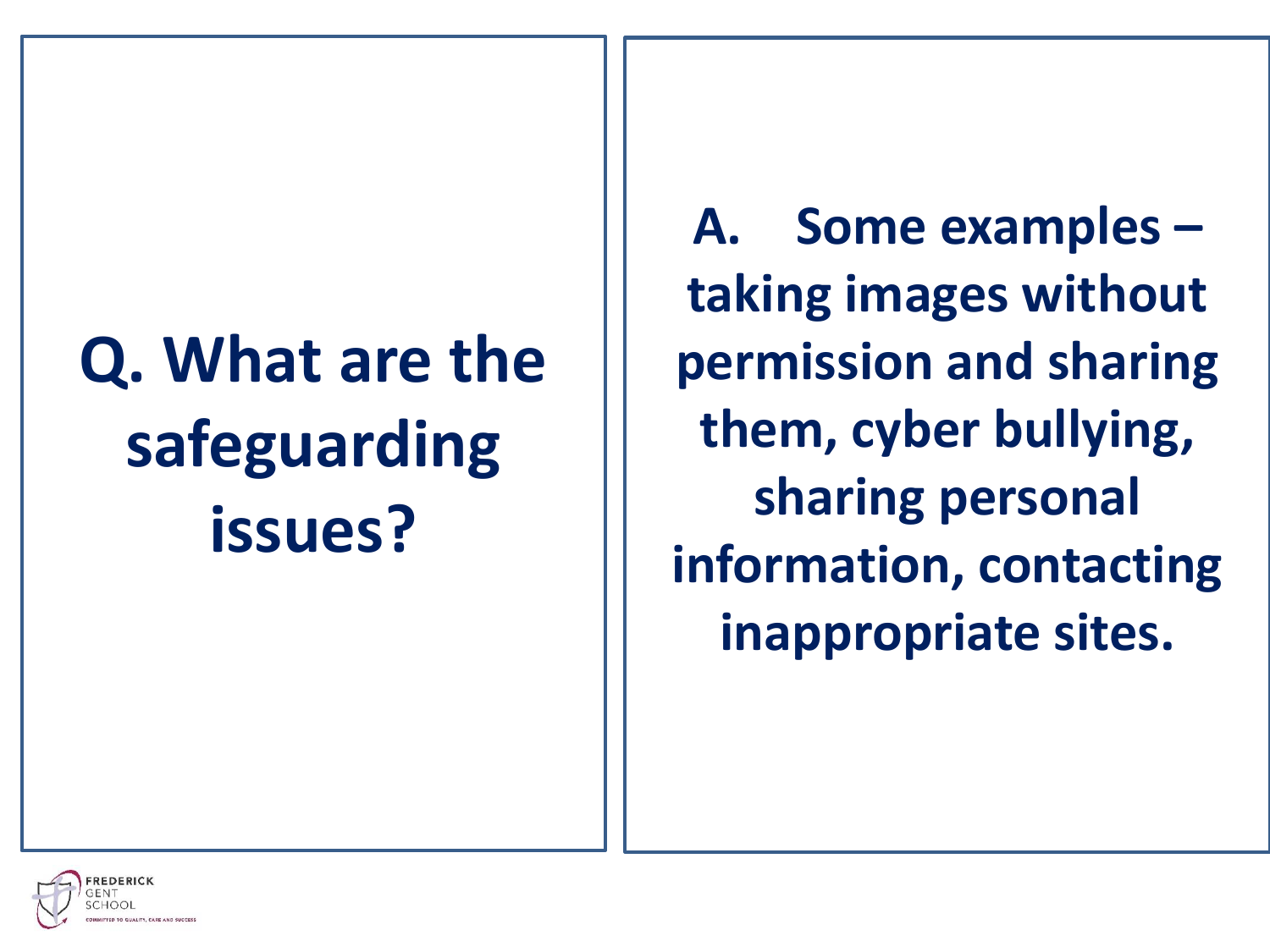**Q. Under what circumstances will they be confiscated?**

**A. If the phone is, found to have been used, is seen or heard in any part of the school.**

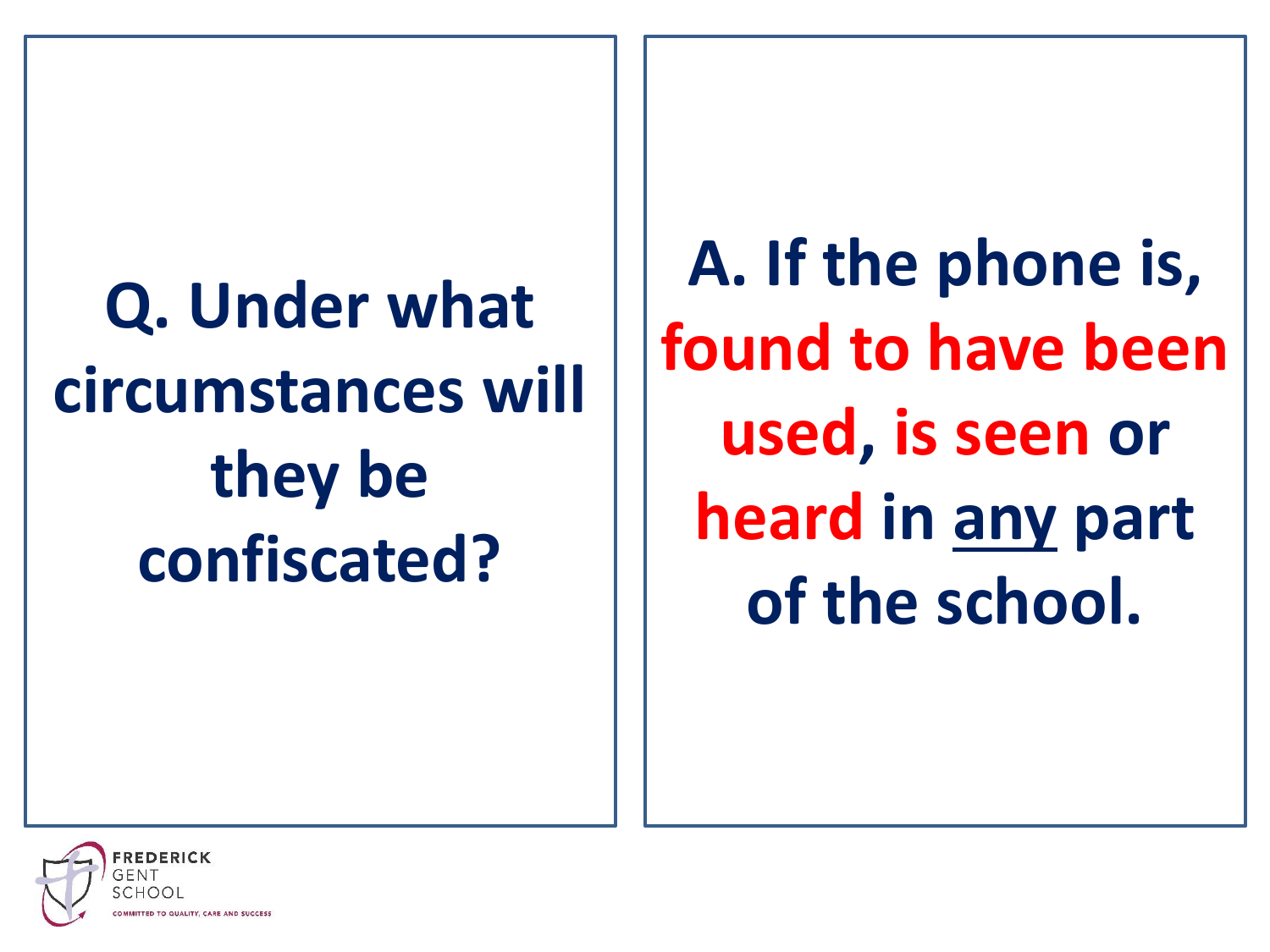**Q. Can students still bring their phone to school but not use it?**

**A. The school advises that they don't bring them. If they do it is at their own risk. Also if they do they should be securely hidden away most obviously within a safe compartment within their school bag.**

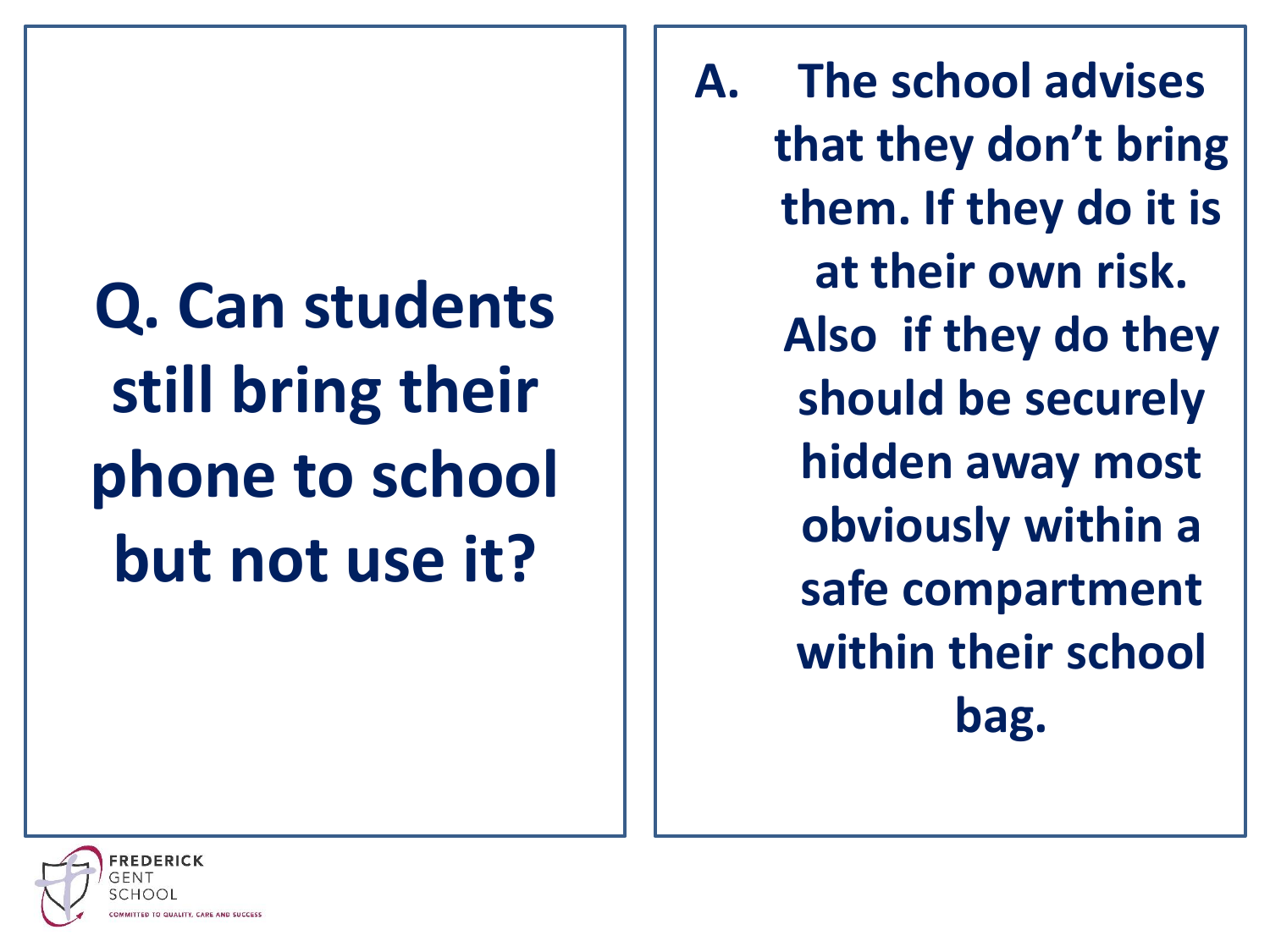#### **Q. What if I need my child urgently?**

**A. Parents can ring the school reception and a message will be passed on to your child.**

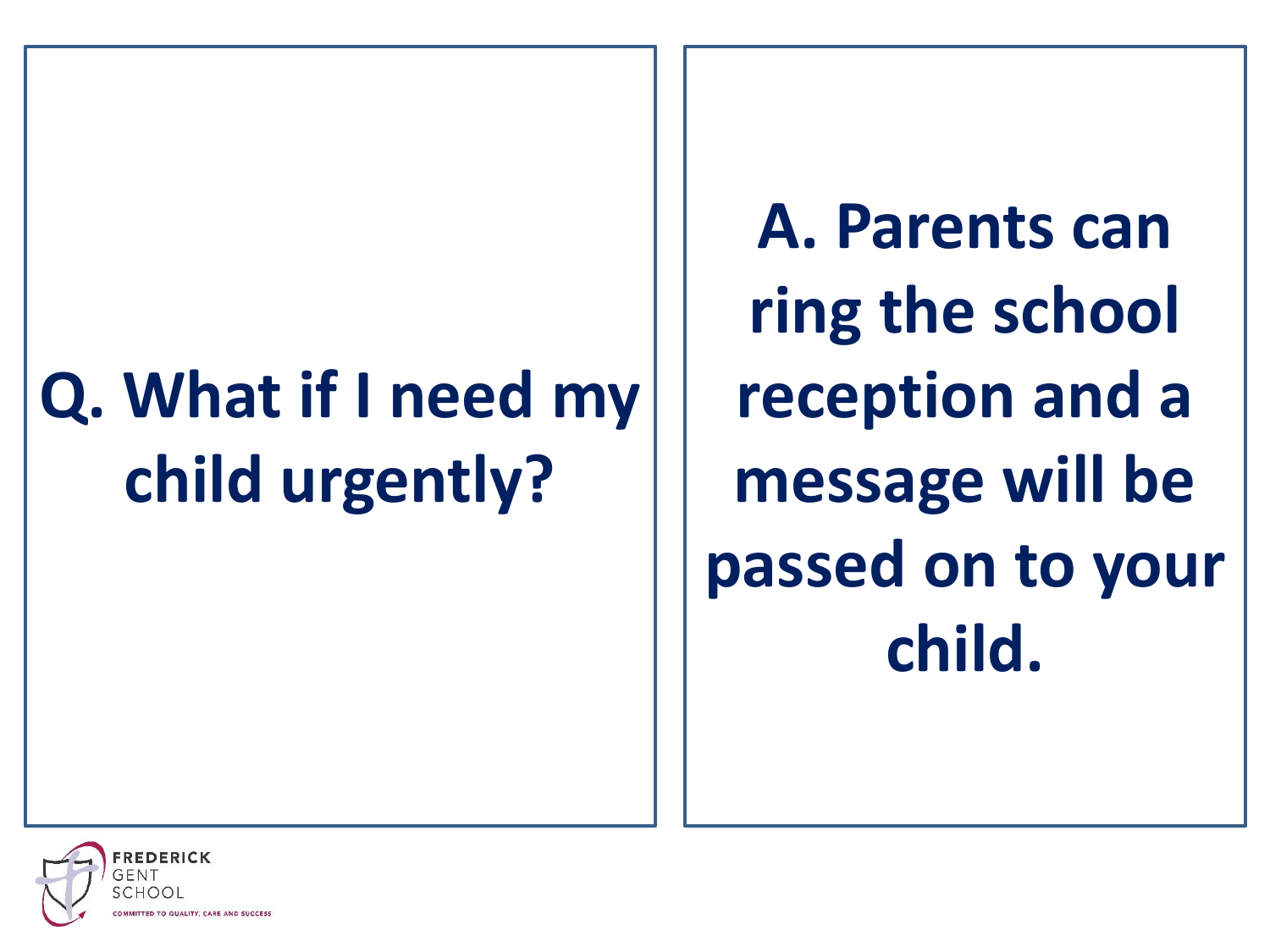## **Q. What if my child needs to contact home?**

**A. They can go to their pastoral team or the school reception.**

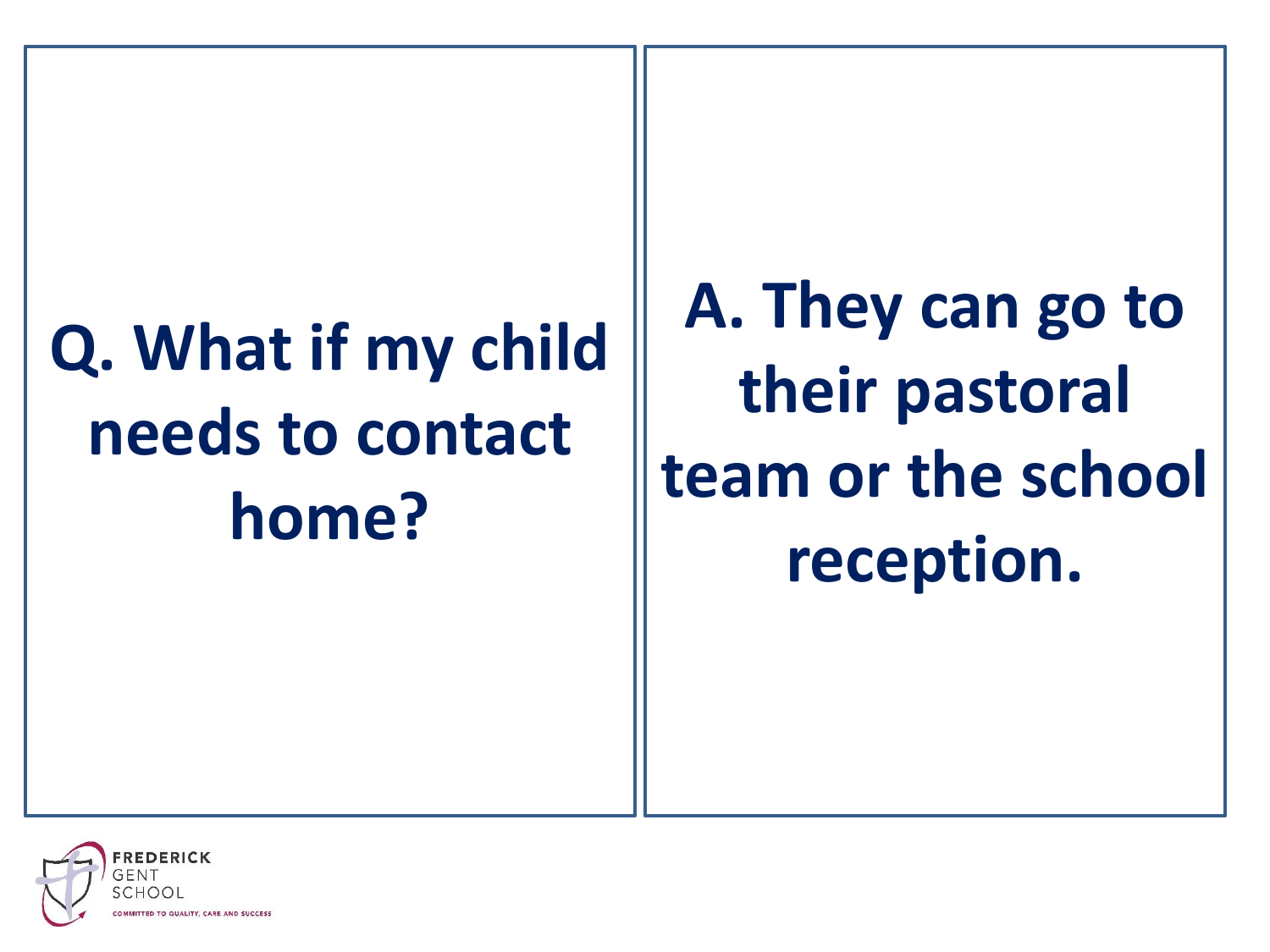## **Q. Will it be confiscated if it is in my child's pocket?**

**A. Yes – if the phone is seen, used or heard on school grounds it will be confiscated. It is their responsibility to ensure that this does not happen.**

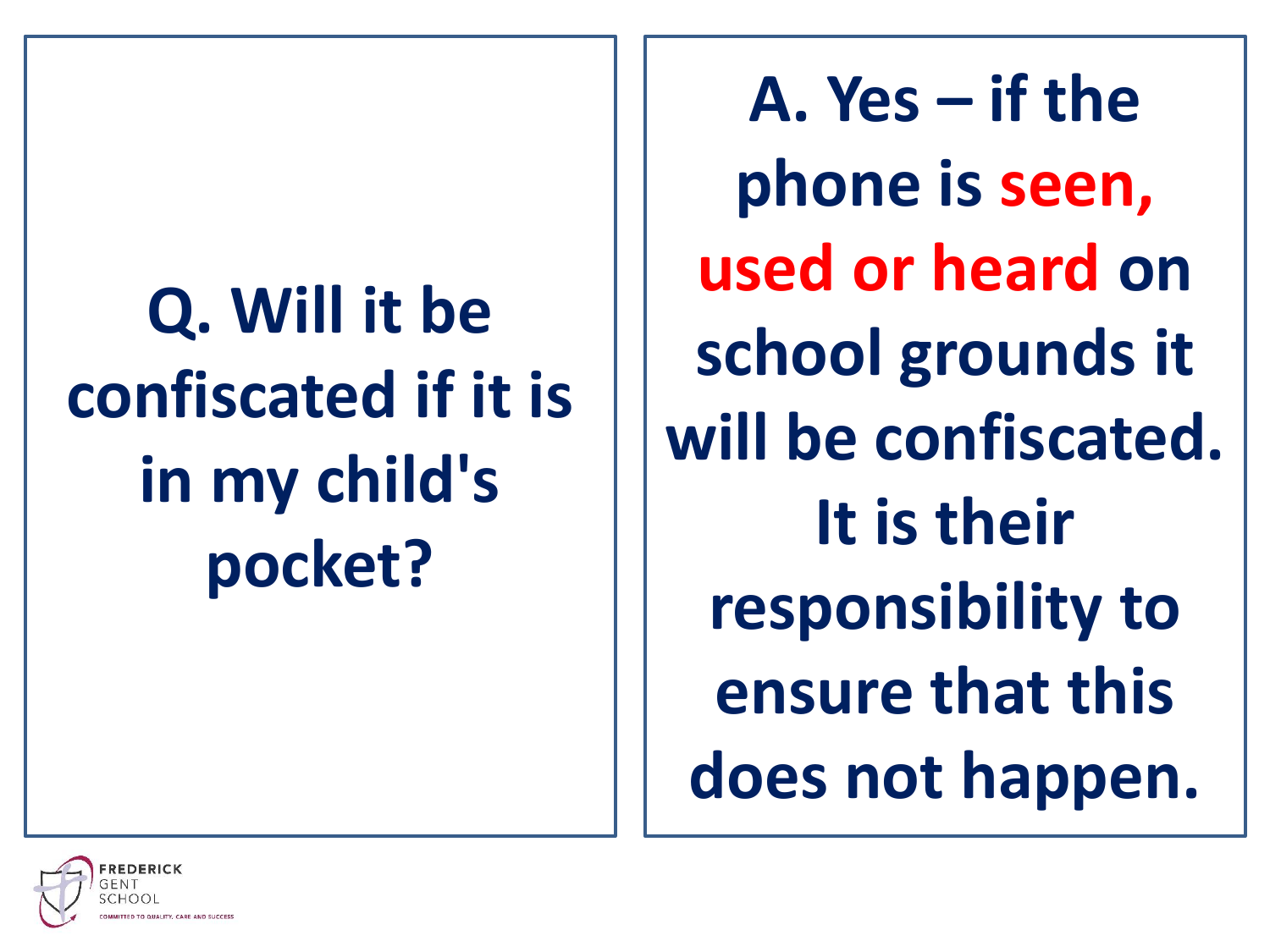### **Q. Even if they are not using it?**

**A. Yes – if the phone is seen or heard in school grounds it will be confiscated. Regardless if they are seen using it or not.** 

**It is their responsibility to ensure this does not happen.** 

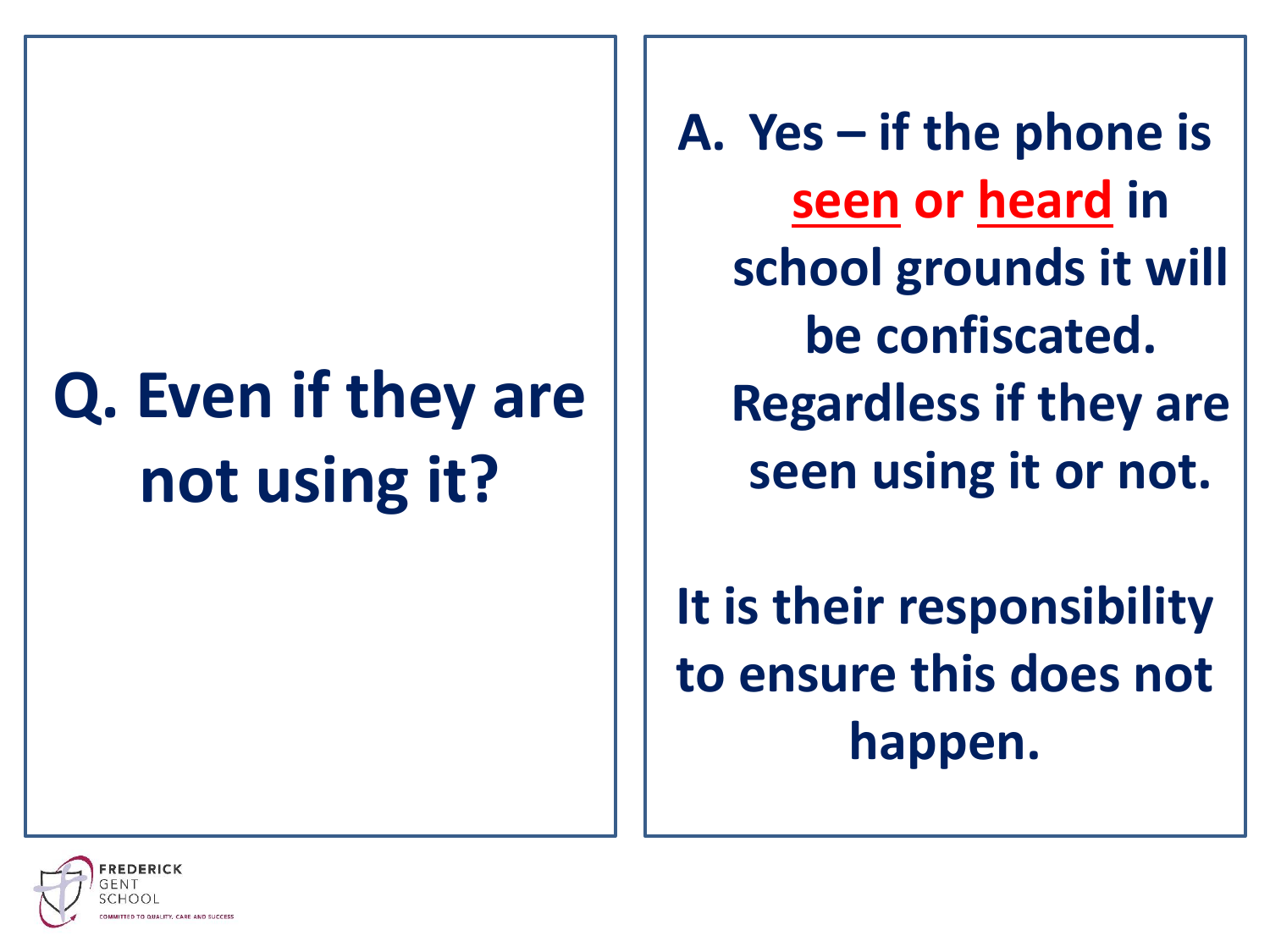#### **Q. Will they get a warning first?**

**A. No – if the phone is used, seen or heard it will be confiscated. It is their responsibility to avoid this.**

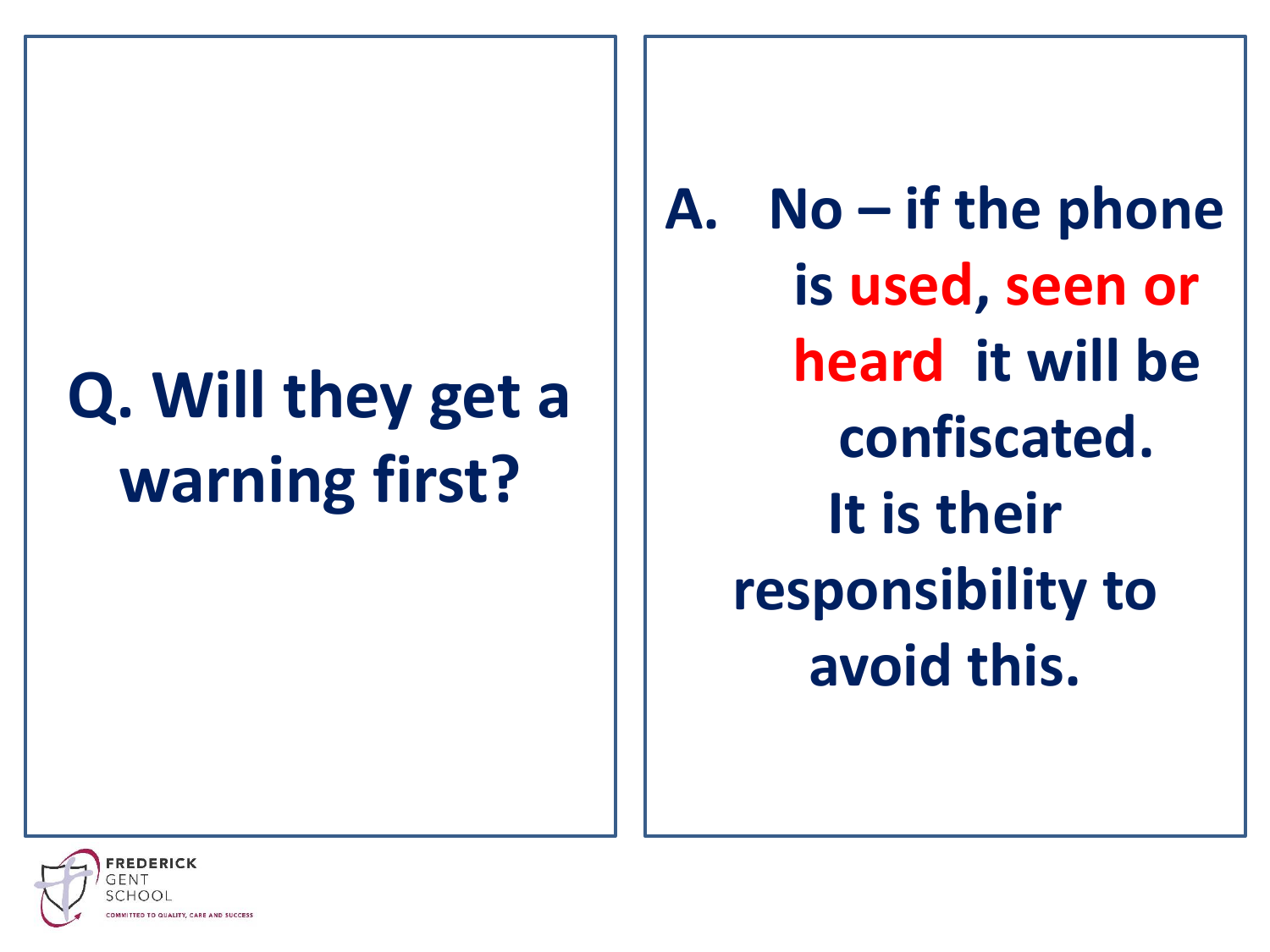#### **Q. When will they get it back?**

**A. If it is the first/ second time, then at the end of the day from the Focus room at 3pm.**

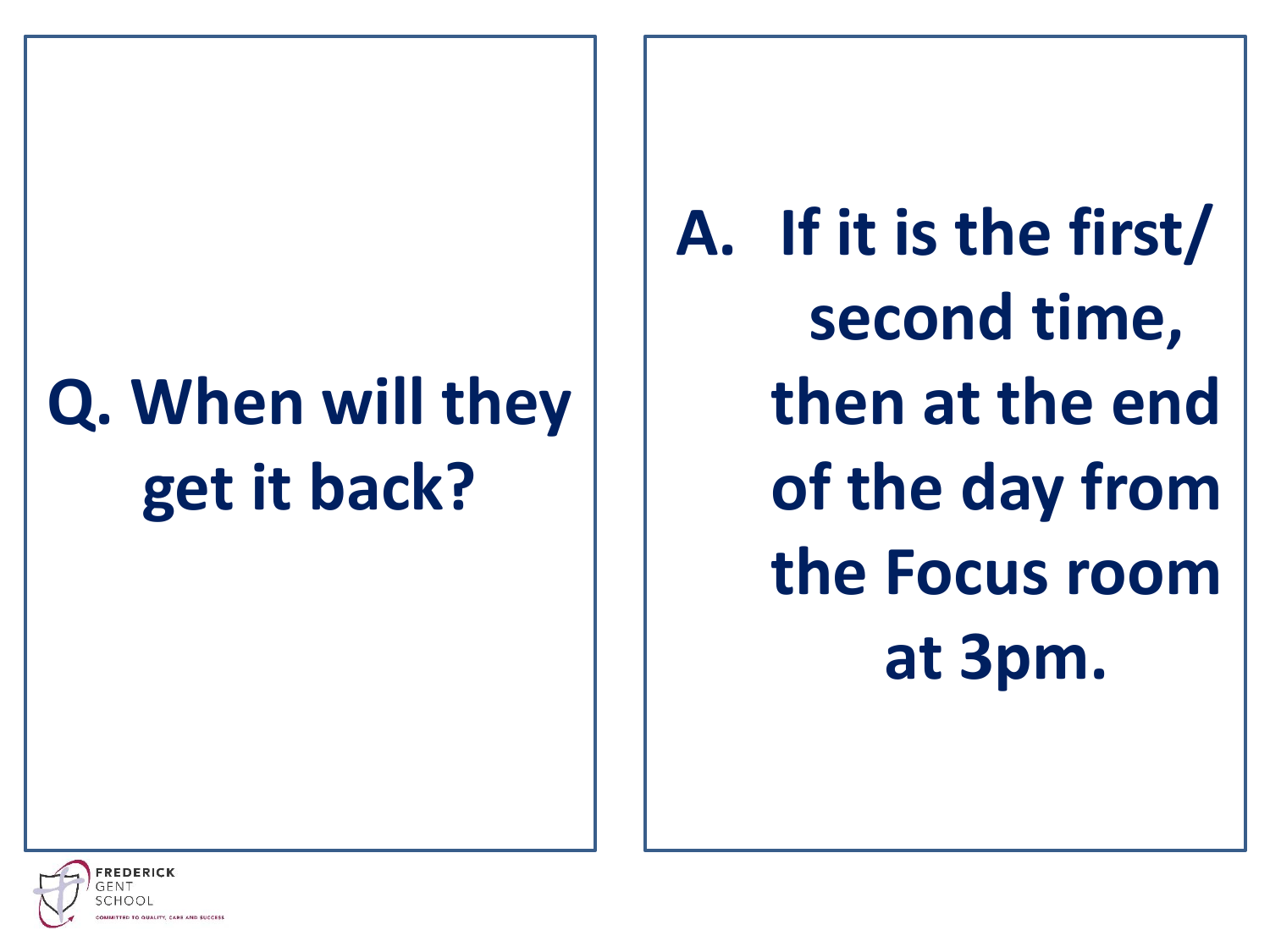#### **Q. If they do it again?**

**3 rd offence - Contact will be made with home and someone will be asked to come in to collect the phone from main school reception between 3.00- 4.30pm**

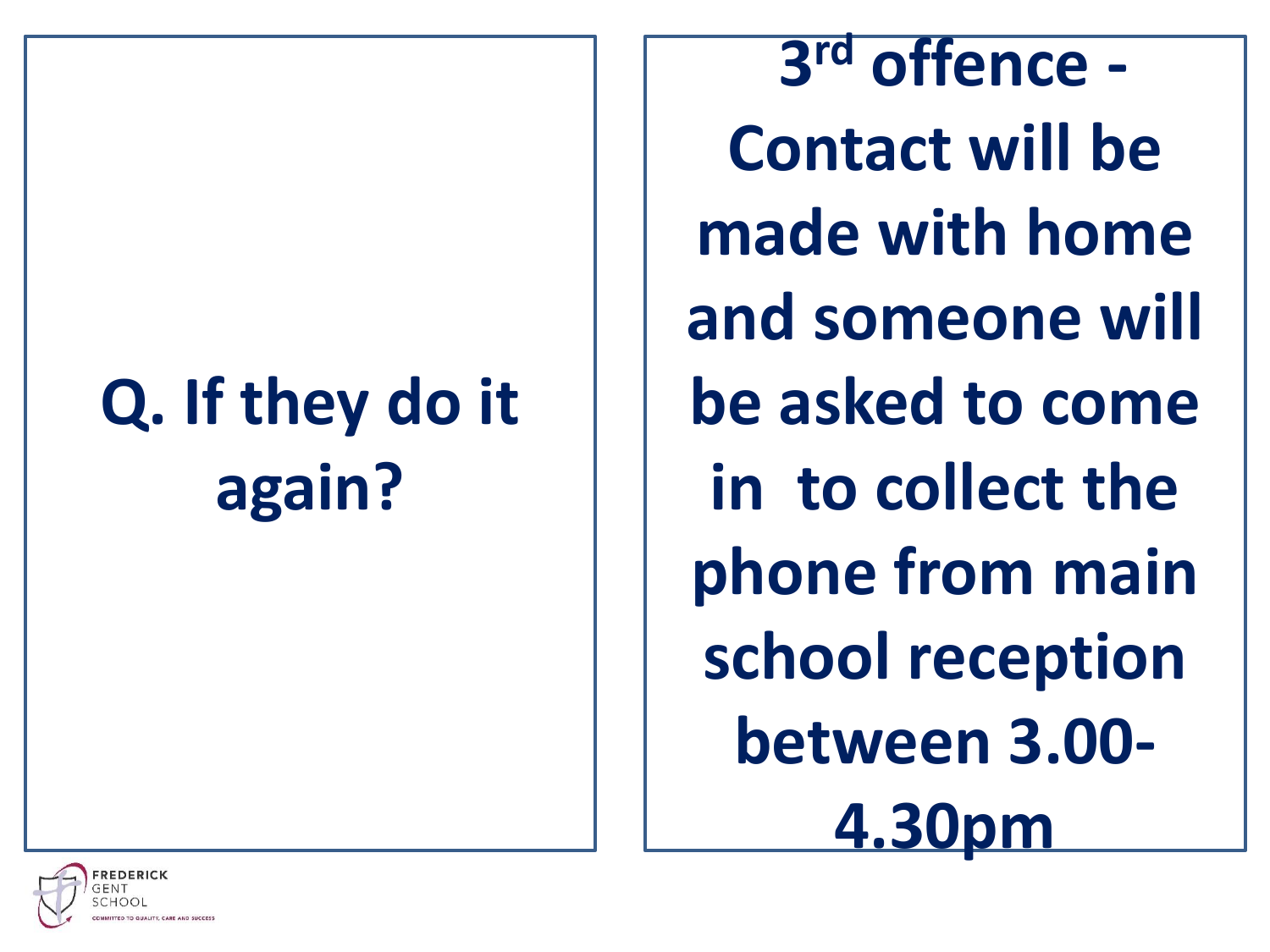**Q. Will my child get a sanction if their phone is confiscated?**

**A. Yes - Students will be expected to stay for a 30 minute correction that day , 3pm – 3.30pm.** 

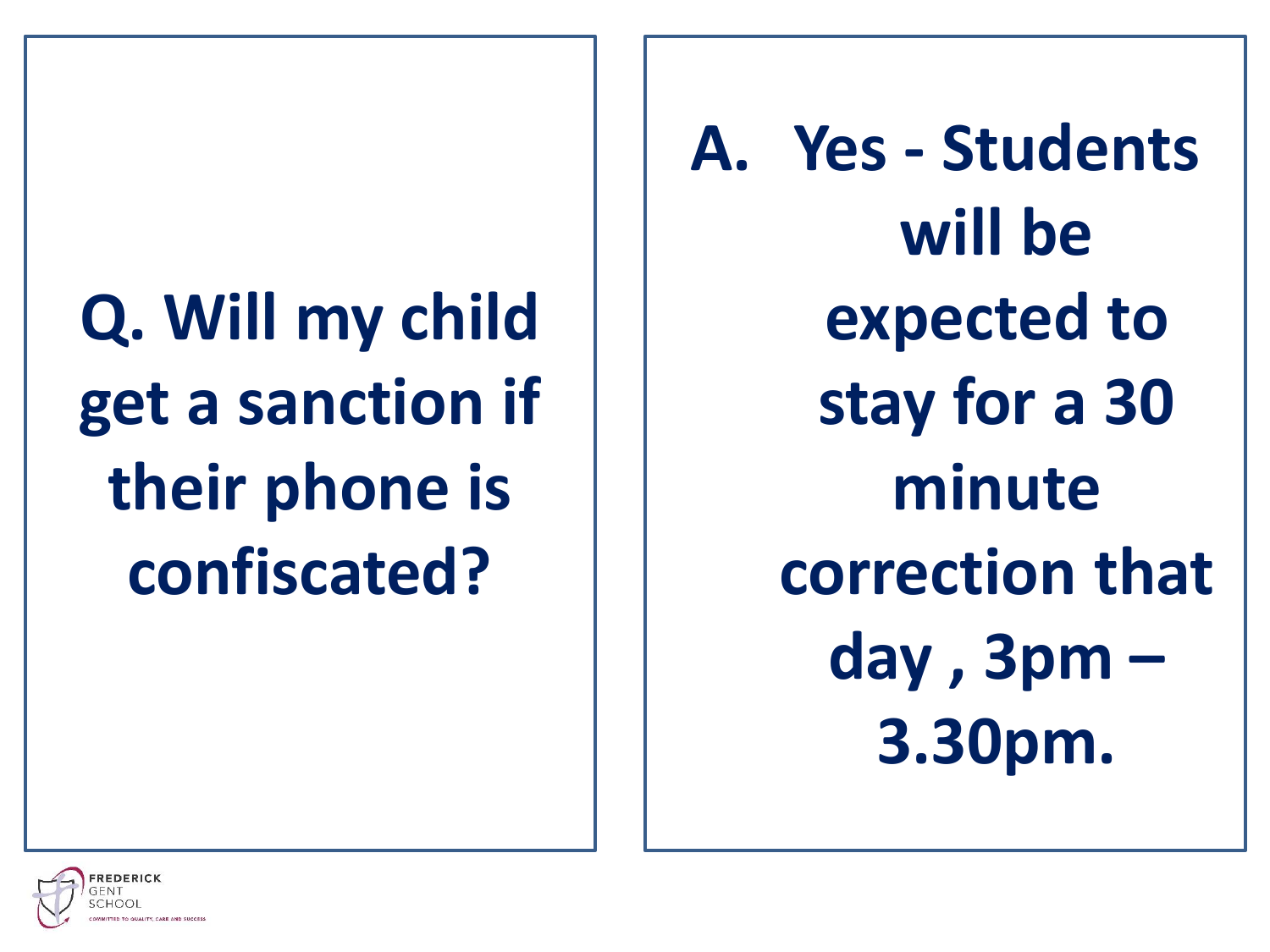# **Q. Can schools confiscate phones?**

**A. Yes schools are allowed to confiscate items that 'the schools considers harmful or detrimental to school discipline and safety'. DfE**

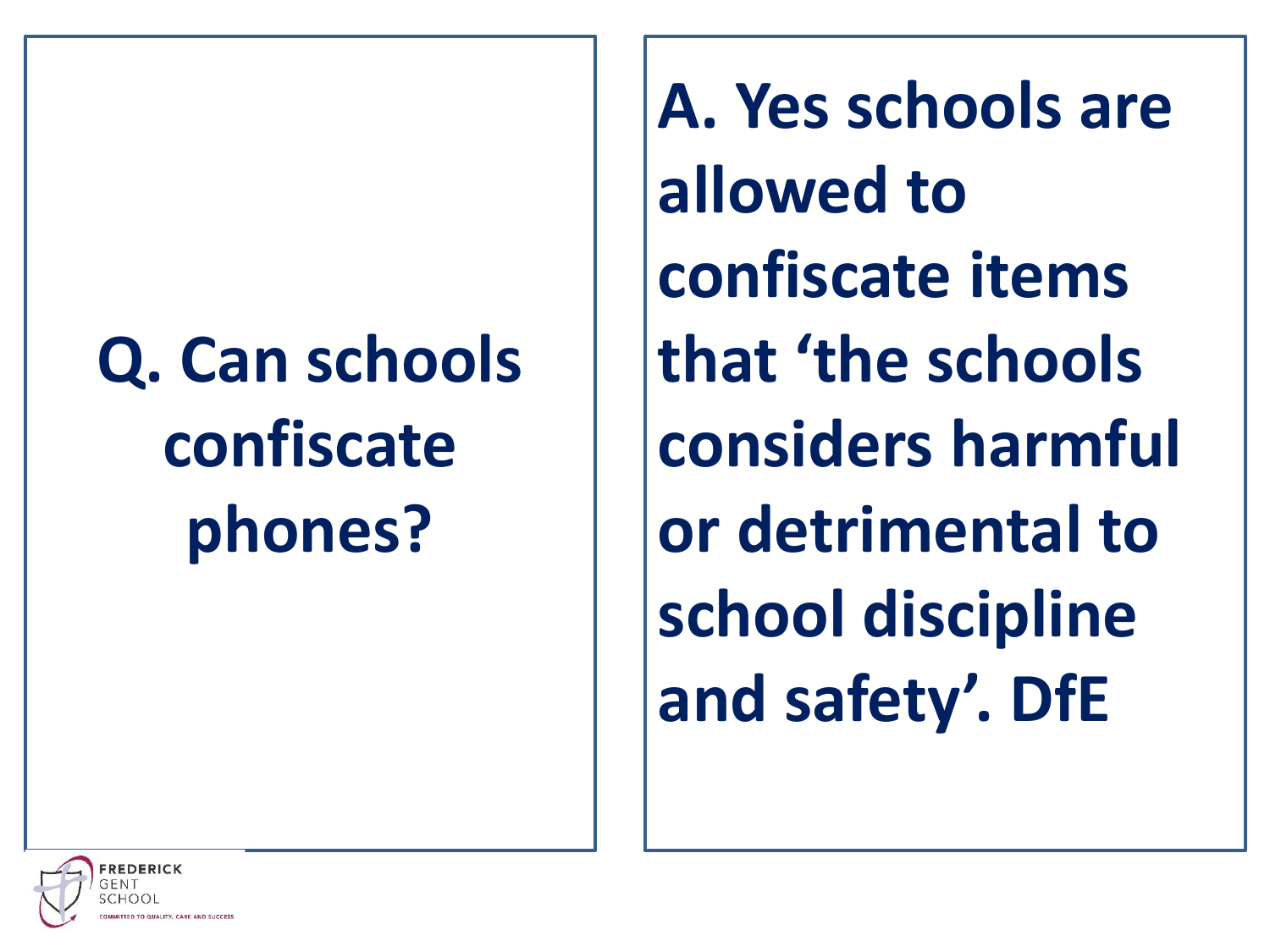**Q. Can my child use their phone to photograph homework or to do classwork?**

**A. No – the teacher will place homework on Show My Homework/ Satchel One so they can access it at home. B. From September they will have a student planner to write down homework in class.** 

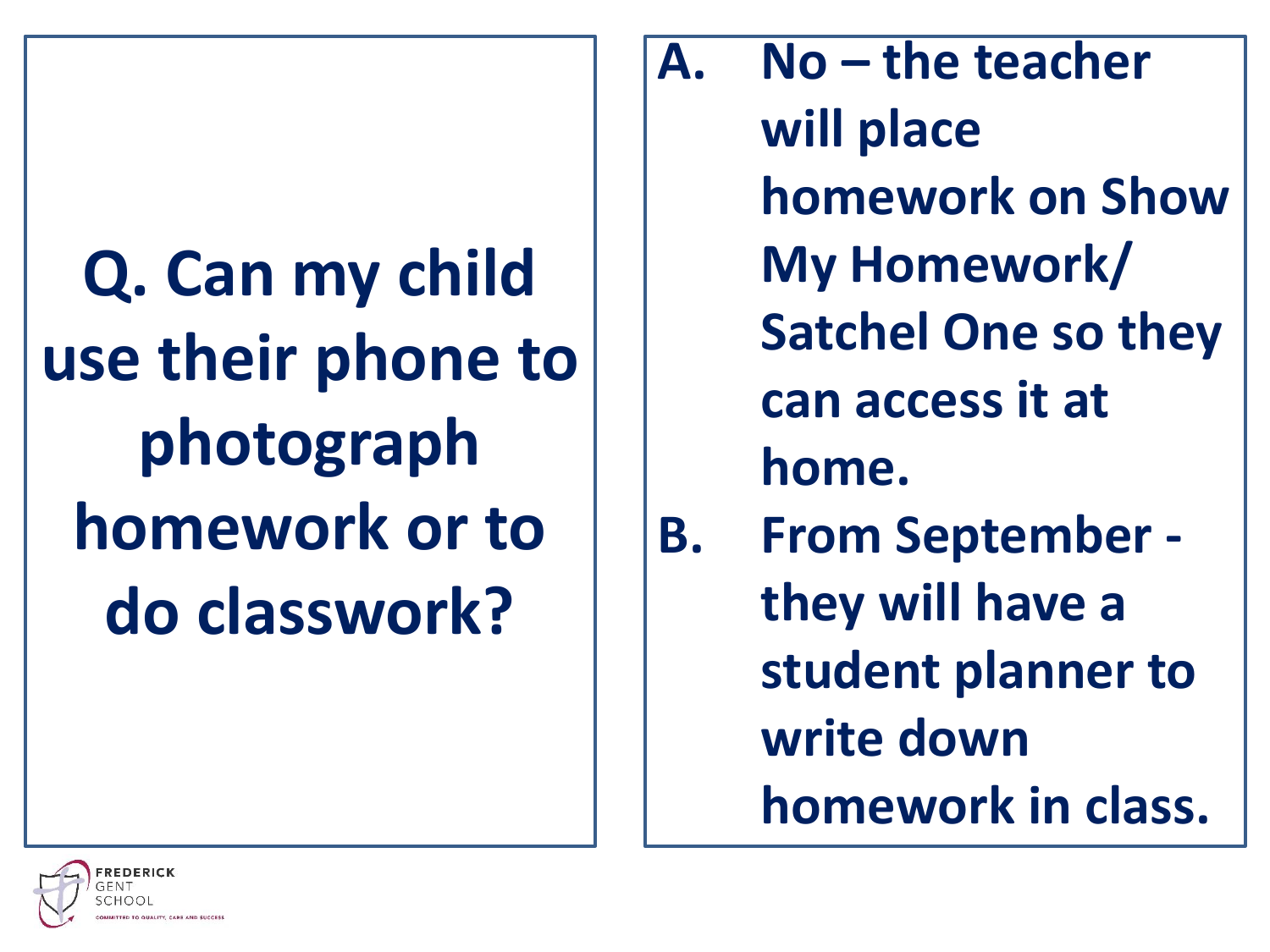## **Q. Do other schools allow phones?**

**A. No – the vast majority have the same policy.**

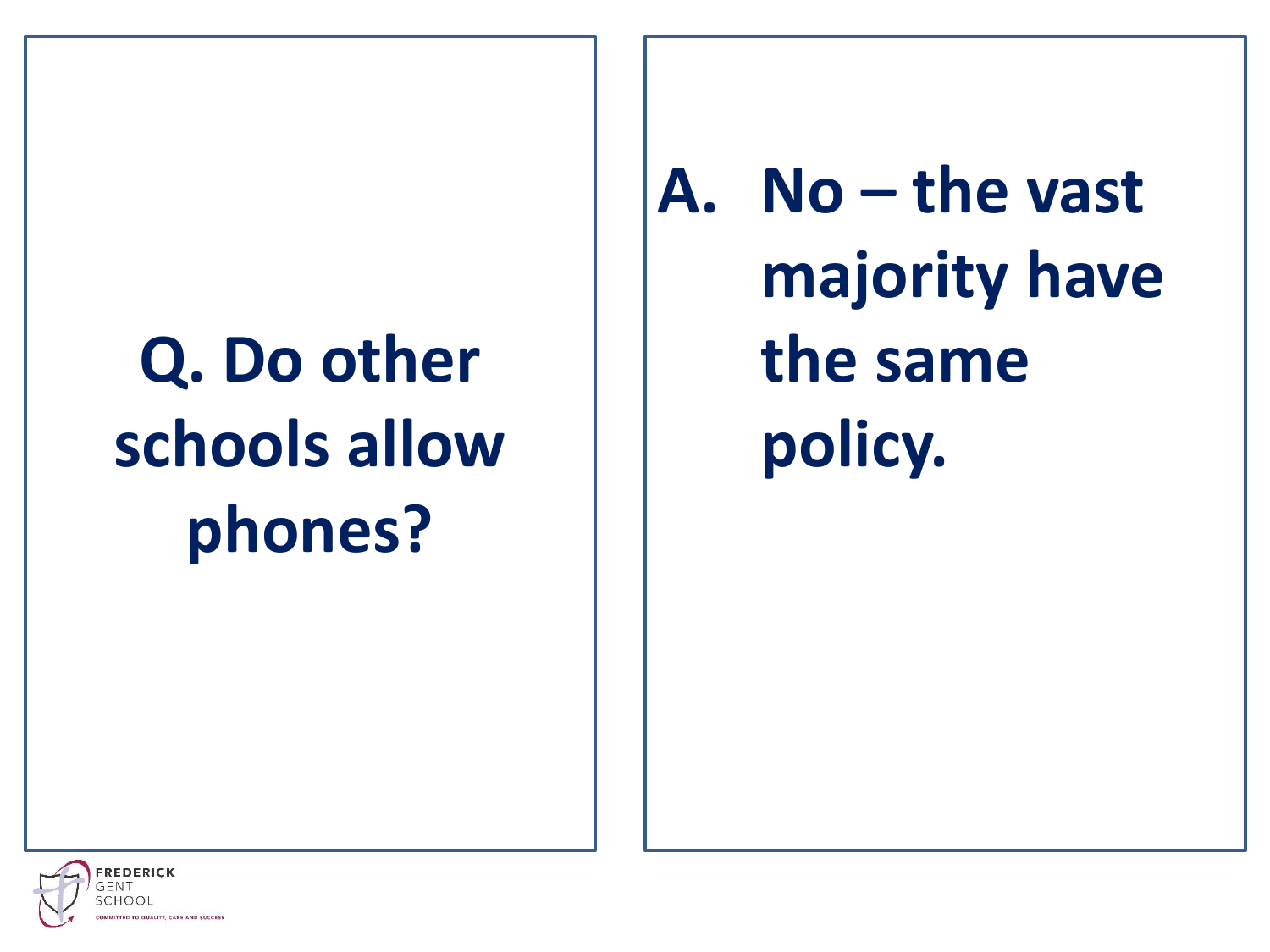#### **Q. Are they banned for staff?**

**A. During school hours staff will only use phones for school purposes e.g. registers or emails.** 

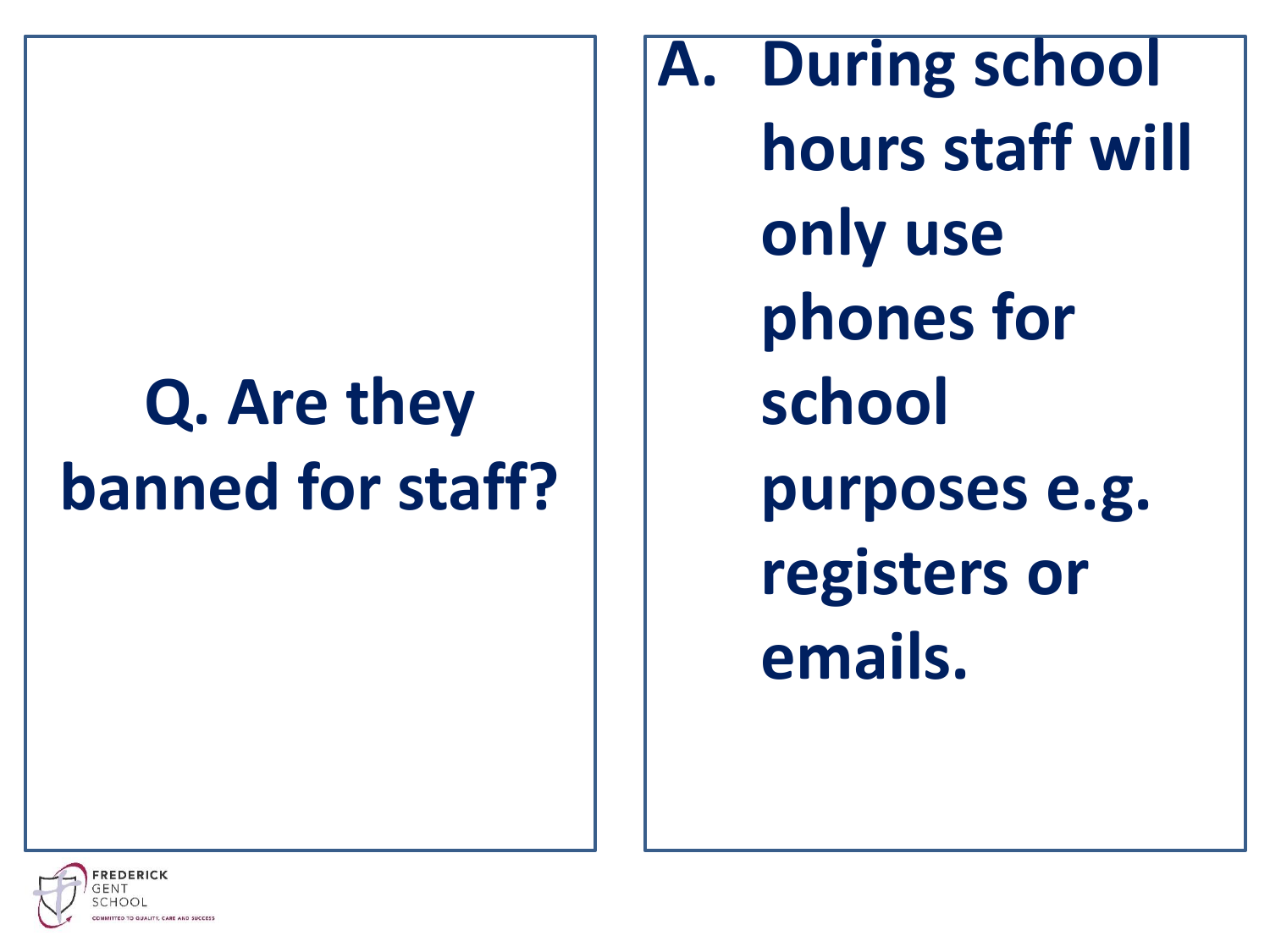## **Q. Can they be used on school trips?**

**A. Yes – but only with staff permission to do so.** 

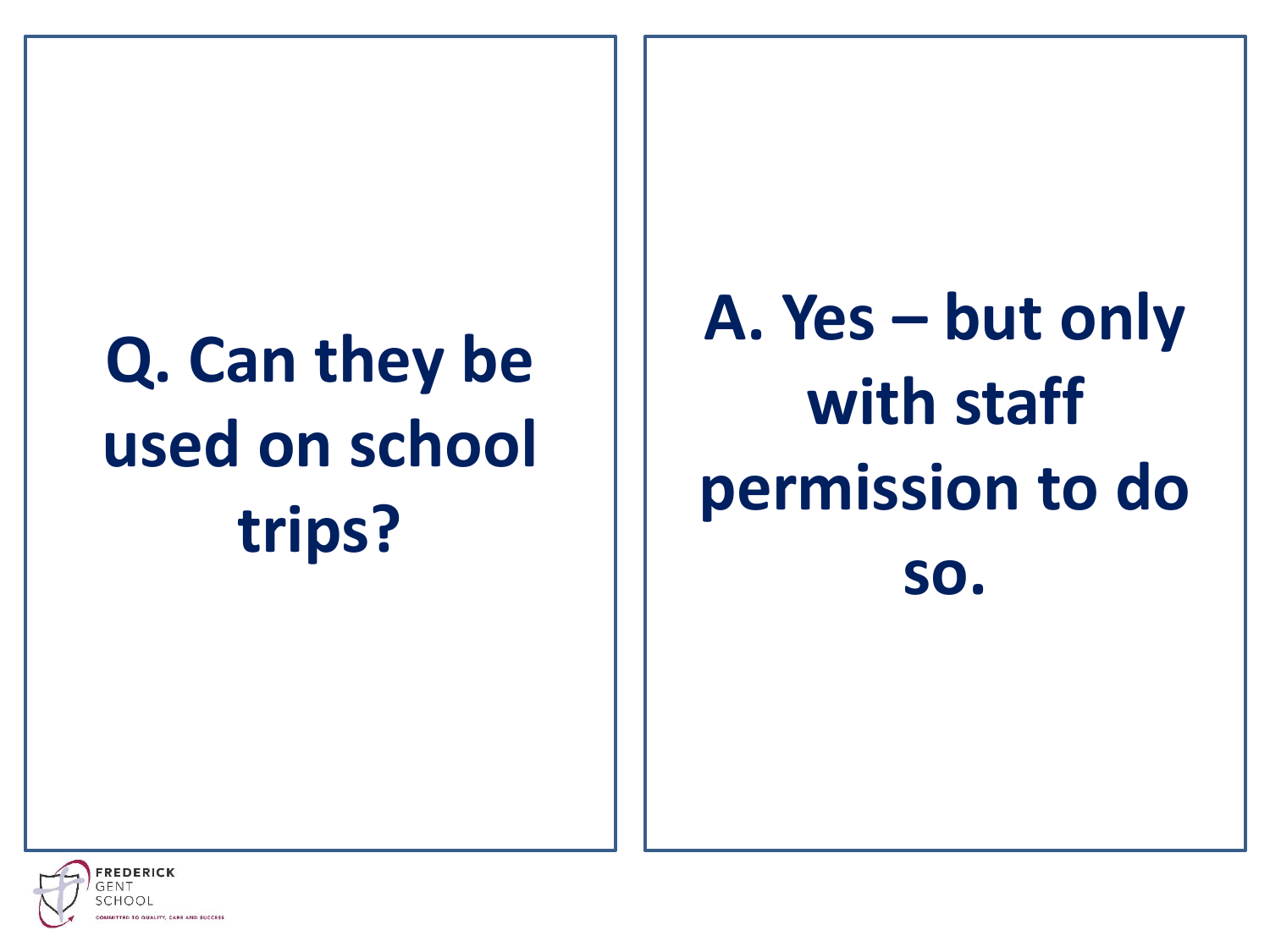**Q. Can my child use them on none uniform days e.g. sports day?**

#### **A. No –not on school site.**